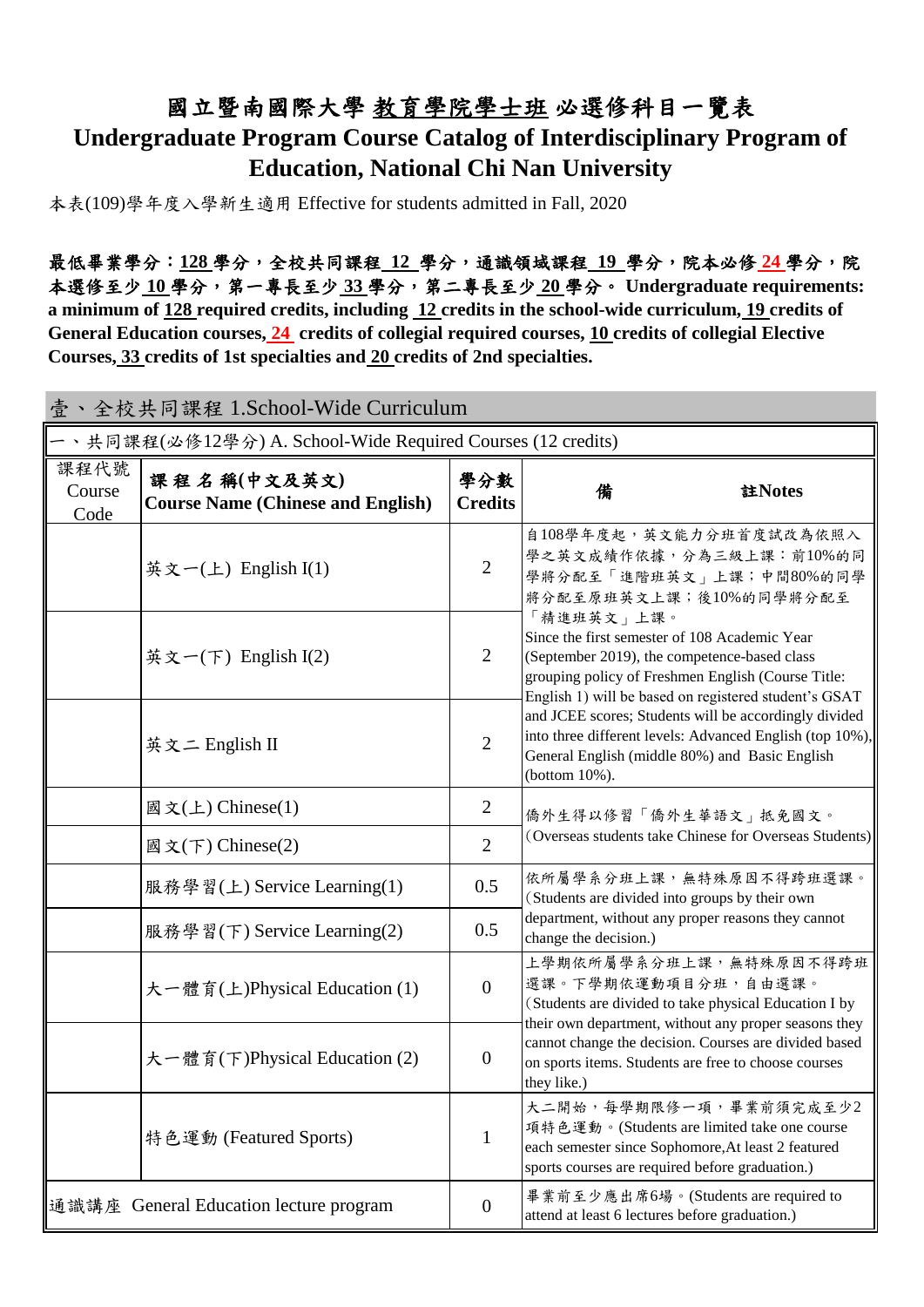| 、共同選修課程(各系依共同選修加列課程) B. School-Wide Elective Courses |  |                                                                                                                                                                                                          |  |  |  |  |
|------------------------------------------------------|--|----------------------------------------------------------------------------------------------------------------------------------------------------------------------------------------------------------|--|--|--|--|
| 第二外語 (Second Foreign Language)                       |  | 含日文、韓文、法文、德文及西班牙文等。<br>(Including Japanese, Korean, French, German and<br>Spanish, etc.)                                                                                                                 |  |  |  |  |
| 東南亞語言(Southeast Asia Languages)                      |  | 含泰語、越南語、緬甸語、印尼語及馬來語,可抵<br>特色通識「東南亞」次領域。(Including Thai,<br>Vietnamese, Burmese, Indonesian and Malay. These<br>courses can be credited course credits in Southeast Asia<br>of Topical General Education) |  |  |  |  |
| 進階語文(Advanced English)                               |  |                                                                                                                                                                                                          |  |  |  |  |
| 其他選修(Other Elective Course)                          |  |                                                                                                                                                                                                          |  |  |  |  |

# 貳、通識領域課程(至少19學分) 2.General Education Courses

| 主領域<br>Main Field    | 次領域 Sub-Field                               | 學分數<br><b>Credits</b>             | 備                                                                                                                                            | 註 | <b>Notes</b> |  |  |  |
|----------------------|---------------------------------------------|-----------------------------------|----------------------------------------------------------------------------------------------------------------------------------------------|---|--------------|--|--|--|
| 人文領域                 | 文學與藝術(Literature and Art)                   |                                   | 每次領域各1門,共至少修習5學分。(Students in the                                                                                                            |   |              |  |  |  |
| Humanities           | 歷史哲學與文化(History, Philosophy and<br>Culture) | 5                                 | two sub-fields should attend at least one course, and<br>attend a total of at least 5 credits)                                               |   |              |  |  |  |
| 社會領域                 | 法政與教育(Law, Politics and Education)          |                                   | 每次領域各1門,共至少修習5學分。(Students in the                                                                                                            |   |              |  |  |  |
| Society              | 社經與管理(Society, Economy and<br>Management)   | 5                                 | two sub-fields should attend at least one course, and<br>attend a total of at least 5 credits)                                               |   |              |  |  |  |
| 自然領域                 | 工程與科技(Engineering and Technology)           | 每次領域各1門,共至少修習5學分。(Students in the |                                                                                                                                              |   |              |  |  |  |
| Nature               | 生命與科學(Life and Science)                     | 5                                 | two sub-fields should attend at least one course, and<br>attend a total of at least 5 credits)                                               |   |              |  |  |  |
| 特色通識領                | 東南亞(Southeast Asia)                         |                                   | 自由選擇其中兩個次領域各修習一門,共至少修習<br>4學分。(Students should select two sub-fields courses<br>in the main field, and attend a total of at least 4 credits) |   |              |  |  |  |
| 域 Topical<br>General | 綠概念(Green Concept)                          | $\overline{4}$                    |                                                                                                                                              |   |              |  |  |  |
| Education            | 在地實踐(Social Practice)                       |                                   |                                                                                                                                              |   |              |  |  |  |

## 參、學系專業課程 3.Departmental Courses

## 一、院本必修課程:**24**學分

| 課程代號<br>Course<br>Code | 課程名稱(中文及英文)<br><b>Course Name (Chinese and English)</b> | 學分數<br><b>Credits</b> | 修別<br>Course<br>type<br>(required/<br>elective) | 開課年級<br>Course<br>availability<br>(freshman/sop<br>homore/junior/<br>senior) | 備註<br><b>Notes</b> |
|------------------------|---------------------------------------------------------|-----------------------|-------------------------------------------------|------------------------------------------------------------------------------|--------------------|
| 530001                 | 教育行腳<br>Safari of Educatuion                            | 1                     | 必修                                              | 一上                                                                           |                    |
| 530003                 | 社會創新導論<br>Introduction of Social Innovation             | 3                     | 必修                                              | 一上                                                                           |                    |
| 530008                 | 校準課程<br>Calibration course                              | 2                     | 必修                                              | 一下                                                                           |                    |
| 530004                 | 重大教育議題<br>Major Issues of Education                     | 3                     |                                                 | 一上                                                                           |                    |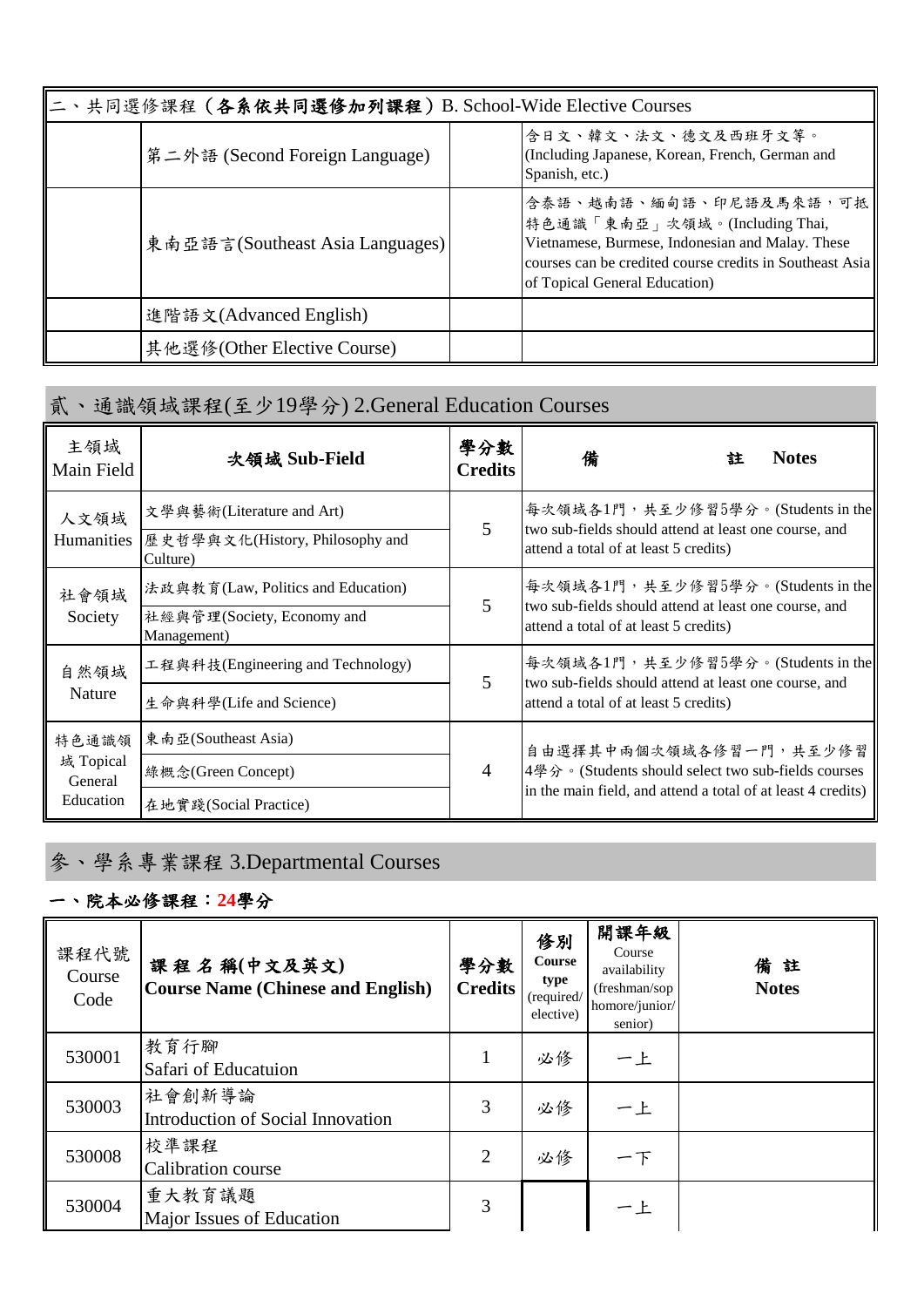| 530002 | 教育基礎理論<br>Theory of Education                                                 | 3 | 院本必        | 一上   |  |
|--------|-------------------------------------------------------------------------------|---|------------|------|--|
| 530006 | 社會科學研究法<br><b>Research Methods in Social Sciences</b>                         | 3 | 修基礎<br>課程: | $ T$ |  |
| 530007 | 课程發展與教學原理<br>Curricular Development and Principles<br>of Instruction          | 3 | 至少9<br>學分  | 一下   |  |
| 530018 | 教育統計<br><b>Educational Statistics</b>                                         | 3 |            | 三    |  |
|        | 文教經營專題企劃<br>Planning in topic of Culture and<br><b>Educational Business</b>   | 3 | 必修         | 三上   |  |
|        | 教育的社會實踐專題實作(上)<br>Practicum in topic of Social practice of<br>education(1)    | 3 | 必修         | 三下   |  |
|        | 教育的社會實踐專題實作(下)<br>Practicum in topic of Social practice of<br>education $(2)$ | 3 | 必修         | 四上   |  |

### 二、院本選修課程:**10-12**學分

| 課程代號<br>Course<br>Code | 課程名稱(中文及英文)<br><b>Course Name (Chinese and English)</b>          | 學分數<br><b>Credits</b> | 修別<br>Course<br>type<br>(required/<br>elective) | 開課年級<br>Course<br>availability<br>(freshman/sop<br>homore/junior/<br>senior) | 備註<br><b>Notes</b> |
|------------------------|------------------------------------------------------------------|-----------------------|-------------------------------------------------|------------------------------------------------------------------------------|--------------------|
|                        | 文教經營領域                                                           |                       |                                                 |                                                                              |                    |
| 530009                 | 教育行政學<br><b>Educational Administration</b>                       | 3                     |                                                 |                                                                              |                    |
| 530005                 | 鄉村社會教育<br>Rural Society and Education                            | 3                     |                                                 |                                                                              |                    |
|                        | 國際文教領域                                                           |                       |                                                 |                                                                              |                    |
| 530012                 | 文化概論<br><b>Introduction to Culture</b>                           | $\overline{2}$        |                                                 |                                                                              |                    |
| 020160                 | 文教事業概論<br>Introduction to Cultural and Educational<br>Enterprise | $\overline{2}$        | 取得兩<br>大領域<br>課程:                               |                                                                              |                    |
|                        | 輔導諮商領域                                                           |                       | 至少10<br>$~12$ 學                                 |                                                                              |                    |
| 530015                 | 諮商概論<br><b>Introduction of Counseling</b>                        | 3                     | 分                                               | 一上                                                                           |                    |
| 530011                 | 心理衛生<br><b>Mental Health</b>                                     | 3                     |                                                 | 一下                                                                           |                    |
| 數位學習領域                 |                                                                  |                       |                                                 |                                                                              |                    |
| 530014                 | 學習與科技<br>Learning and Technology                                 | 3                     |                                                 |                                                                              |                    |
| 530013                 | 程式設計與教育<br>Programming and Education                             | 3                     |                                                 |                                                                              |                    |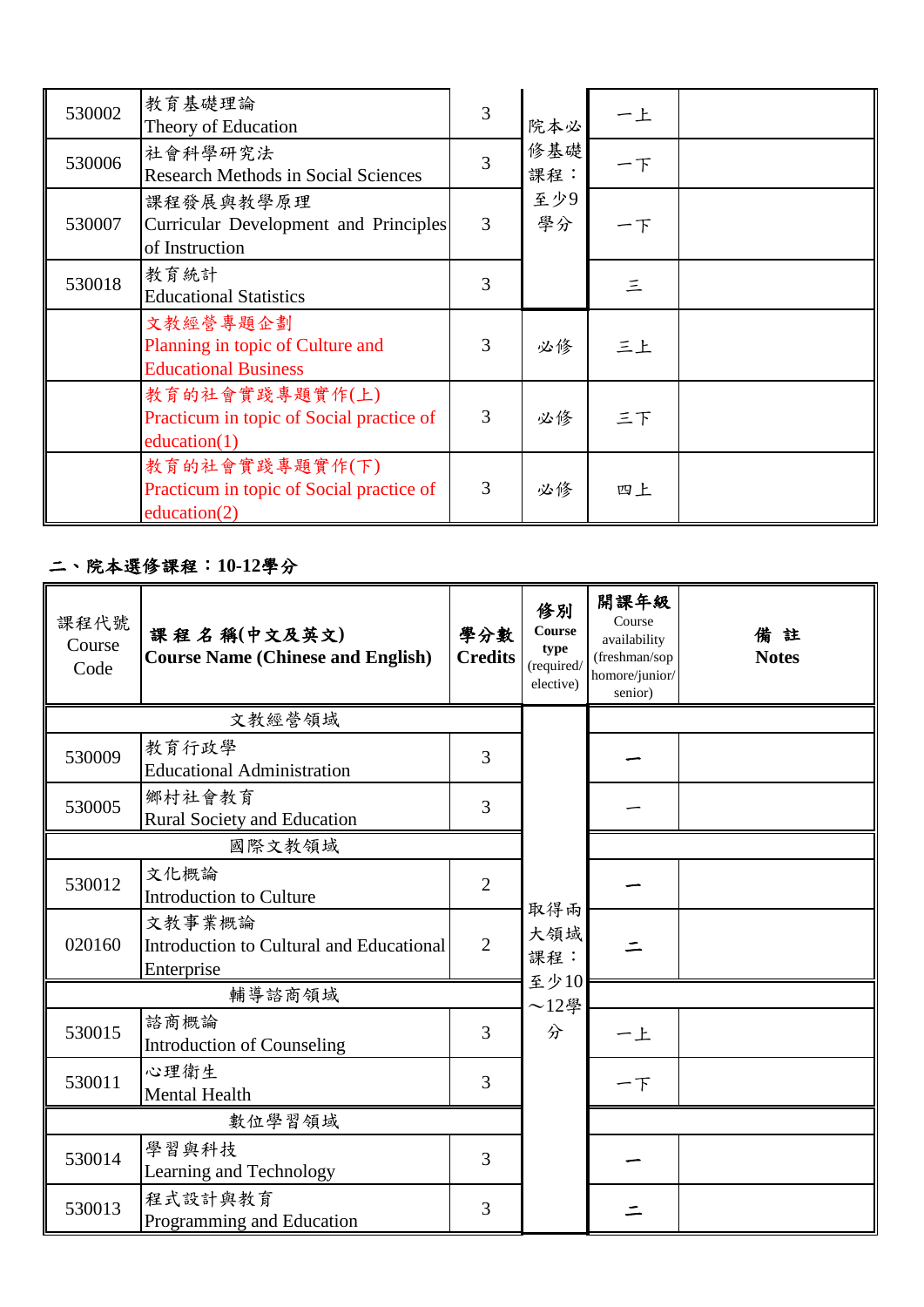### 三、專長選修:至少修習一個專長

### 1.文教經營專長:至少33學分

| (1)基礎課程                |                                                         |                       |                                                 |                                                                              |                    |  |  |
|------------------------|---------------------------------------------------------|-----------------------|-------------------------------------------------|------------------------------------------------------------------------------|--------------------|--|--|
| 課程代號<br>Course<br>Code | 課程名稱(中文及英文)<br><b>Course Name (Chinese and English)</b> | 學分數<br><b>Credits</b> | 修別<br>Course<br>type<br>(required/<br>elective) | 開課年級<br>Course<br>availability<br>(freshman/sop<br>homore/junior/<br>senior) | 備註<br><b>Notes</b> |  |  |
| 530010                 | 教育行政學<br><b>Educational Administration</b>              | 3                     | 必                                               |                                                                              |                    |  |  |
|                        | 教育哲學<br>Philosophy of Education                         | $\overline{2}$        | 必                                               |                                                                              |                    |  |  |
| 530016                 | 教育心理學<br><b>Educational Psychology</b>                  | 3                     | 必                                               |                                                                              |                    |  |  |
|                        | 行政法(上)<br>Administrative Law I                          | 3                     | 選                                               |                                                                              |                    |  |  |
|                        | 行政法(下)<br>Administrative Law II                         | 3                     | 選                                               |                                                                              |                    |  |  |
|                        | 法學緒論<br>Introduction to Law                             | 3                     | 選                                               |                                                                              |                    |  |  |
|                        | 教育專業倫理<br>Professional Ethics in Education              | $\overline{2}$        | 選                                               |                                                                              |                    |  |  |
|                        | 教育法令<br><b>Educational Law</b>                          | $\overline{2}$        | 選                                               |                                                                              |                    |  |  |
|                        | 教育制度<br><b>Educational Systems</b>                      | $\overline{2}$        | 選                                               |                                                                              |                    |  |  |
|                        | 學校制度<br>School Systems                                  | $\overline{2}$        | 選                                               |                                                                              |                    |  |  |
|                        | 教育政治學<br>Politics of Education                          | $\overline{2}$        | 選                                               |                                                                              |                    |  |  |
|                        | 教育社會學<br>Sociology of Education                         | $\overline{2}$        | 選                                               |                                                                              |                    |  |  |
|                        | 教育經濟學<br><b>Educational Economy</b>                     | $\overline{2}$        | 選                                               |                                                                              |                    |  |  |
|                        | 班級經營<br><b>Classroom Management</b>                     | $\overline{2}$        | 選                                               |                                                                              |                    |  |  |
|                        | (2)專門課程                                                 |                       |                                                 |                                                                              |                    |  |  |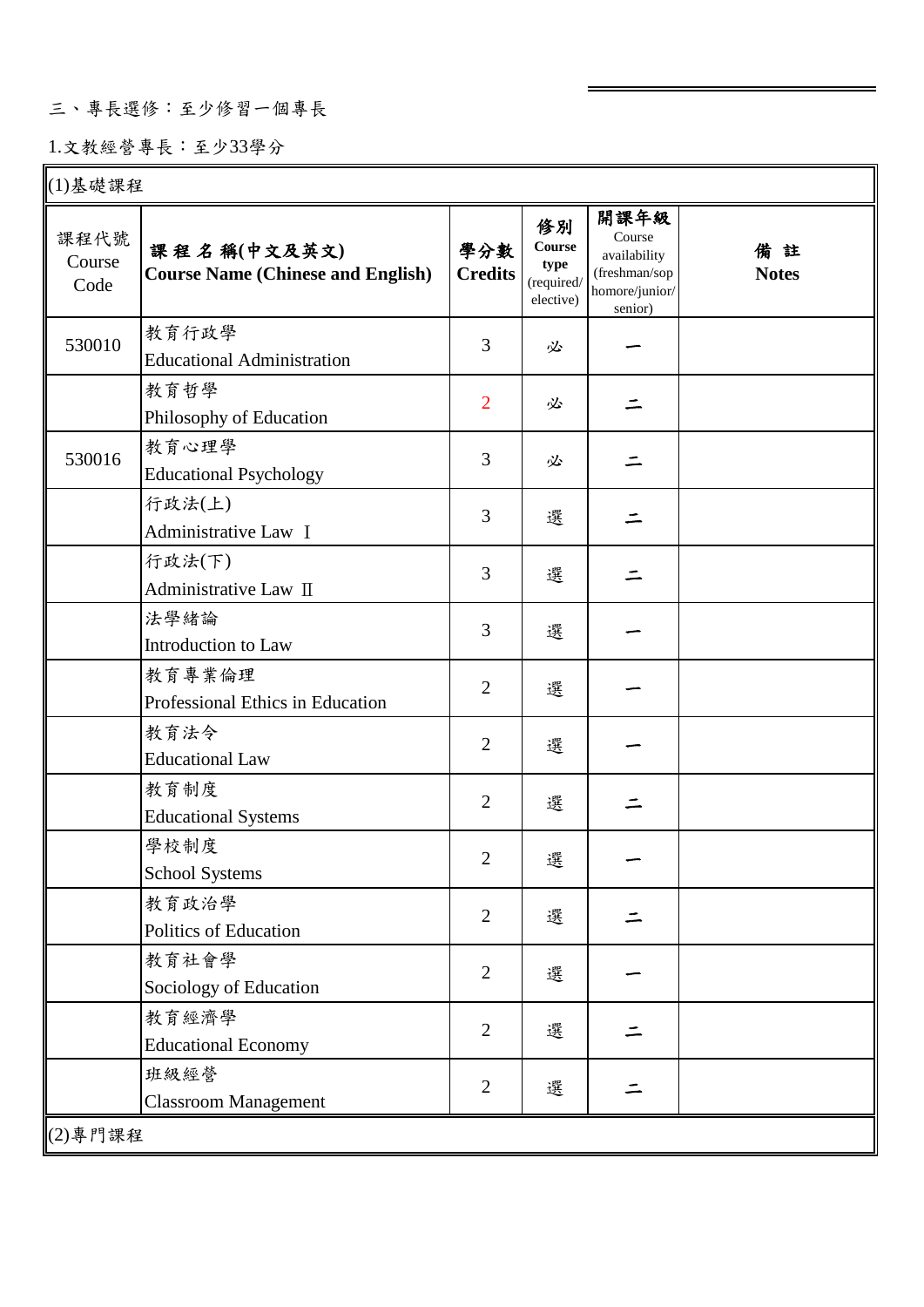| 課程代號<br>Course<br>Code | 課程名稱(中文及英文)<br><b>Course Name (Chinese and English)</b>                        | 學分數<br><b>Credits</b> | 修別<br>Course<br>type<br>(required/<br>elective) | 開課年級<br>Course<br>availability<br>(freshman/sop<br>homore/junior/<br>senior) | 備註<br><b>Notes</b> |
|------------------------|--------------------------------------------------------------------------------|-----------------------|-------------------------------------------------|------------------------------------------------------------------------------|--------------------|
|                        | 教育行政組織原理<br>Organizational Theory in Educational<br>Administration             | 3                     | 選                                               |                                                                              |                    |
|                        | 教育行政組織發展<br>Organizational Development in<br><b>Educational Administration</b> | 3                     | 選                                               |                                                                              |                    |
|                        | 組織學習<br><b>Organizational Learning</b>                                         | 3                     | 選                                               |                                                                              |                    |
|                        | 教育行政決定原理<br>Decision Making in Educational<br>Administration                   | $\overline{2}$        | 選                                               |                                                                              |                    |
|                        | 教育行政領導原理<br>Leadership in Educational<br>Administration                        | $\overline{2}$        | 選                                               |                                                                              |                    |
|                        | 學校行政溝通原理<br><b>Communication in School</b><br>Administration                   | $\overline{2}$        | 選                                               |                                                                              |                    |
|                        | 行政倫理<br><b>Administrative Ethics</b>                                           | $\overline{2}$        | 選                                               |                                                                              |                    |
|                        | 教育人事行政<br>Personal Administration in Education                                 | $\overline{2}$        | 選                                               | 三                                                                            |                    |
|                        | 教育行政實務<br><b>Educational Administrative Affairs</b>                            | $\overline{c}$        | 選                                               | 三                                                                            |                    |
|                        | 教育政策與行政專題習作<br>Thesis Writing on Educational Policy<br>and Administration      | 3                     | 選                                               | 三                                                                            |                    |
|                        | 學校行政<br>School Administration                                                  | 3                     | 選                                               |                                                                              |                    |
|                        | 學校公共關係<br>School Public Relationship                                           | $\overline{2}$        | 選                                               |                                                                              |                    |
|                        | 教育行銷<br><b>Education Marketing</b>                                             | 3                     | 選                                               |                                                                              |                    |
|                        | 學校行政實務<br>Practices in School Administrative                                   | $\overline{2}$        | 選                                               | 三                                                                            |                    |
|                        | 校園危機管理<br><b>Crisis Management in Campus</b>                                   | $\overline{2}$        | 選                                               | 三                                                                            |                    |
|                        | 智慧與教育領導<br>Wisdom and Educational Leadership                                   | 3                     | 選                                               |                                                                              |                    |
|                        | 課程領導                                                                           | $\mathcal{L}$         | 理                                               |                                                                              |                    |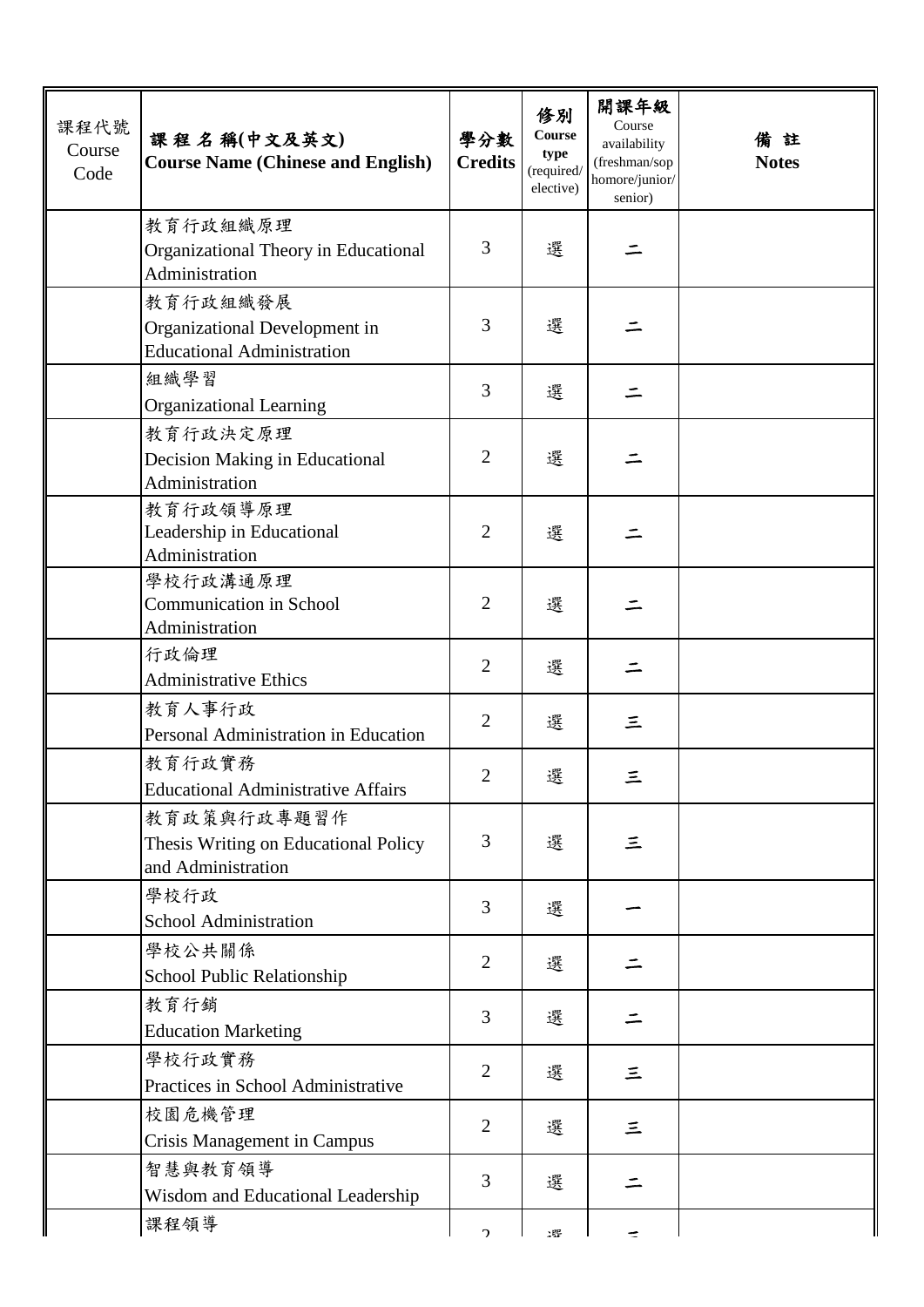| Curriculum Leadership                 |                | 迗 |   |  |
|---------------------------------------|----------------|---|---|--|
| 教學領導                                  | $\overline{2}$ | 選 |   |  |
| <b>Instructional Leadership</b>       |                |   | 三 |  |
| 企業管理                                  | $\overline{2}$ | 選 |   |  |
| <b>Business Administration</b>        |                |   |   |  |
| 知識管理                                  | $\overline{2}$ | 選 |   |  |
| Knowledge Management                  |                |   |   |  |
| 教育品質管理                                | $\overline{2}$ | 選 |   |  |
| <b>Educational Quality Management</b> |                |   |   |  |
| 人力資源管理                                | $\overline{2}$ |   |   |  |
| Human Resource Management             |                | 選 |   |  |
| 教育評鑑                                  | $\overline{2}$ | 選 |   |  |
| <b>Educational Evaluation</b>         |                |   |   |  |

2.國際文教專長:至少33學分

| (1)基礎課程                |                                                                  |                       |                                                        |                                                                              |                    |  |  |
|------------------------|------------------------------------------------------------------|-----------------------|--------------------------------------------------------|------------------------------------------------------------------------------|--------------------|--|--|
| 課程代號<br>Course<br>Code | 課程名稱(中文及英文)<br><b>Course Name (Chinese and English)</b>          | 學分數<br><b>Credits</b> | 修別<br><b>Course</b><br>type<br>(required/<br>elective) | 開課年級<br>Course<br>availability<br>(freshman/sop<br>homore/junior/<br>senior) | 備註<br><b>Notes</b> |  |  |
|                        | 文化概論<br>Introduction to Culture                                  | $\overline{2}$        | 必                                                      |                                                                              |                    |  |  |
|                        | 比較教育導論<br>Introduction to Comparative Education                  | $\overline{2}$        | 必                                                      |                                                                              |                    |  |  |
|                        | 文教事業概論<br>Introduction to Cultural and Educational<br>Enterprise | $\overline{2}$        | 必                                                      |                                                                              |                    |  |  |
|                        | 文化人類學<br><b>Cultural Anthropology</b>                            | $\overline{2}$        | 選                                                      |                                                                              |                    |  |  |
|                        | 文化行政<br><b>Cultural Administration</b>                           | $\overline{2}$        | 選                                                      |                                                                              |                    |  |  |
|                        | 世界文化史<br>The World Civilization History                          | $\overline{2}$        | 選                                                      |                                                                              |                    |  |  |
|                        | 教育社會學<br>Sociology of Education                                  | $\overline{2}$        | 選                                                      |                                                                              |                    |  |  |
|                        | 教育心理學<br><b>Educational Psychology</b>                           | $\overline{2}$        | 選                                                      |                                                                              |                    |  |  |
|                        | 教育史<br><b>History of Education</b>                               | $\overline{2}$        | 選                                                      |                                                                              |                    |  |  |
|                        | 教育哲學<br>Philosophy of Education                                  | $\overline{2}$        | 選                                                      |                                                                              |                    |  |  |
| (2)專門課程                |                                                                  |                       |                                                        |                                                                              |                    |  |  |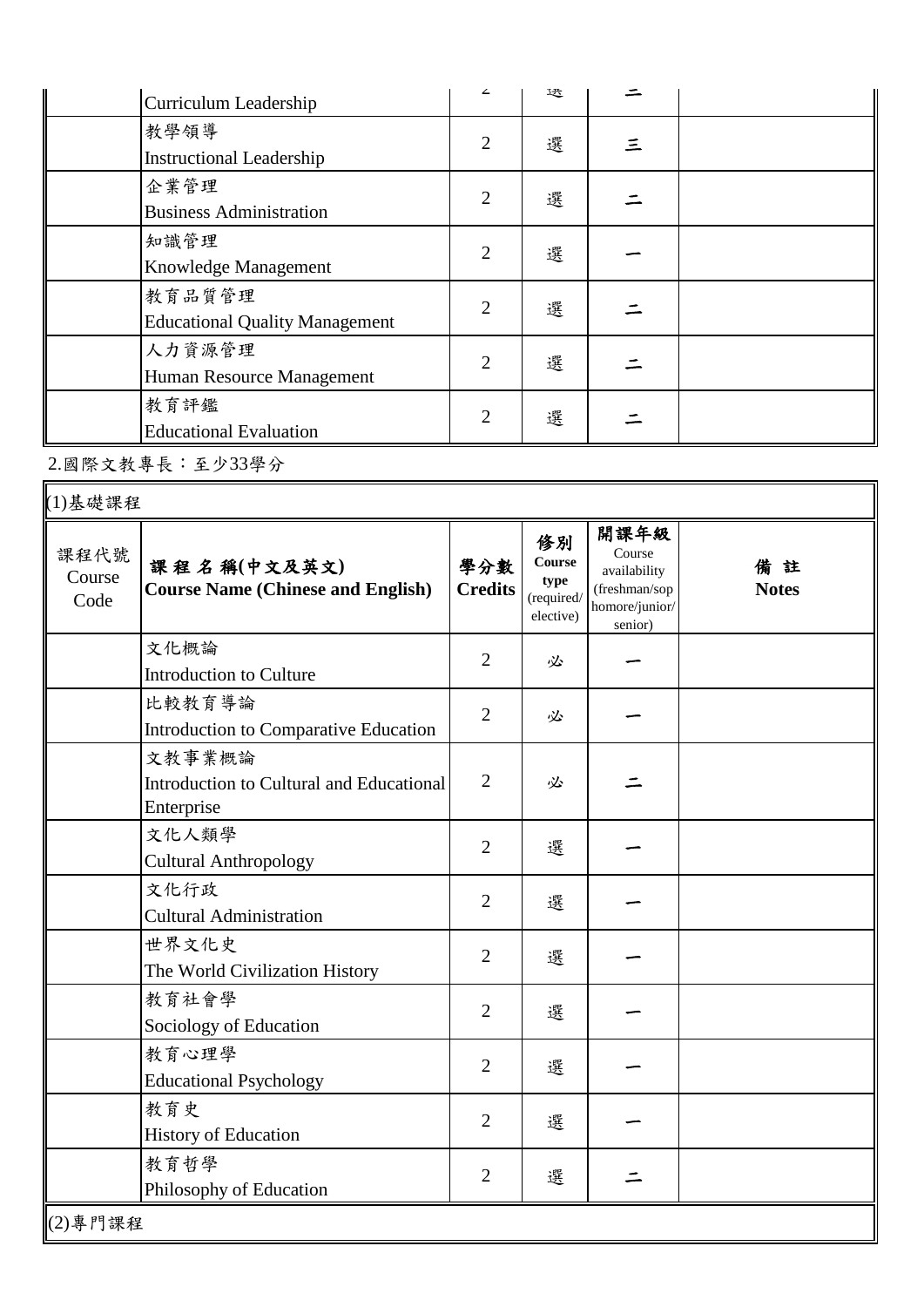| 課程代號<br>Course<br>Code | 課程名稱(中文及英文)<br><b>Course Name (Chinese and English)</b>                                  | 學分數<br><b>Credits</b> | 修別<br>Course<br>type<br>(required/<br>elective) | 開課年級<br>Course<br>availability<br>(freshman/sop<br>homore/junior/<br>senior) | 備註<br><b>Notes</b> |
|------------------------|------------------------------------------------------------------------------------------|-----------------------|-------------------------------------------------|------------------------------------------------------------------------------|--------------------|
|                        | 多元文化教育<br><b>Multicultural Education</b>                                                 | $\overline{2}$        | 選                                               |                                                                              |                    |
|                        | 管理與行銷概論<br>Introduction to Marketing and<br>Management                                   | $\overline{2}$        | 選                                               |                                                                              |                    |
|                        | 組織行為與理論<br>Organizational Behavior and Theory                                            | $\overline{2}$        | 選                                               |                                                                              |                    |
|                        | 非政府與非營利組織<br>Non-Governmental and Non-Profit<br>Organization                             | $\overline{2}$        | 選                                               |                                                                              |                    |
|                        | 國際文教行銷管理<br><b>International Cultural and Educational</b><br><b>Marketing Management</b> | $\overline{2}$        | 選                                               | 三                                                                            |                    |
|                        | 國際文教專案企畫<br><b>International Cultural and Educational</b><br>Project                     | $\overline{2}$        | 選                                               |                                                                              |                    |
|                        | 國際文教創意設計<br><b>International Cultural and Educational</b><br><b>Innovation Design</b>    | $\overline{2}$        | 選                                               | 三                                                                            |                    |
|                        | 國際人力資源管理<br><b>International Human Resource</b><br>Management                            | $\overline{2}$        | 選                                               | 三                                                                            |                    |
|                        | 國際文教產業分析<br>Analysis of international culture and<br>education industry                  | 2                     | 選                                               |                                                                              |                    |
|                        | 韓國文化與教育<br>Culture and Education in Korean                                               | $\overline{2}$        | 選                                               |                                                                              |                    |
| 020168                 | 日本文化與教育<br>Culture and Education in Japan                                                | 2                     | 選                                               |                                                                              |                    |
| 020137                 | 法國文化與教育<br><b>Culture and Education in France</b>                                        | $\overline{2}$        | 選                                               |                                                                              |                    |
| 020151                 | 德國文化與教育<br>Culture and Education in Germany                                              | $\overline{2}$        | 選                                               |                                                                              |                    |
| 0202149                | 西班牙文化與教育<br>Culture and Education in Spain                                               | $\overline{2}$        | 選                                               |                                                                              |                    |
| 020158                 | 台灣文化與教育<br>Culture and Education in Taiwan                                               | $\overline{2}$        | 選                                               |                                                                              |                    |
| 020176                 | 美國文化與教育<br>Culture and Education in the U.S.A.                                           | $\overline{2}$        | 選                                               |                                                                              |                    |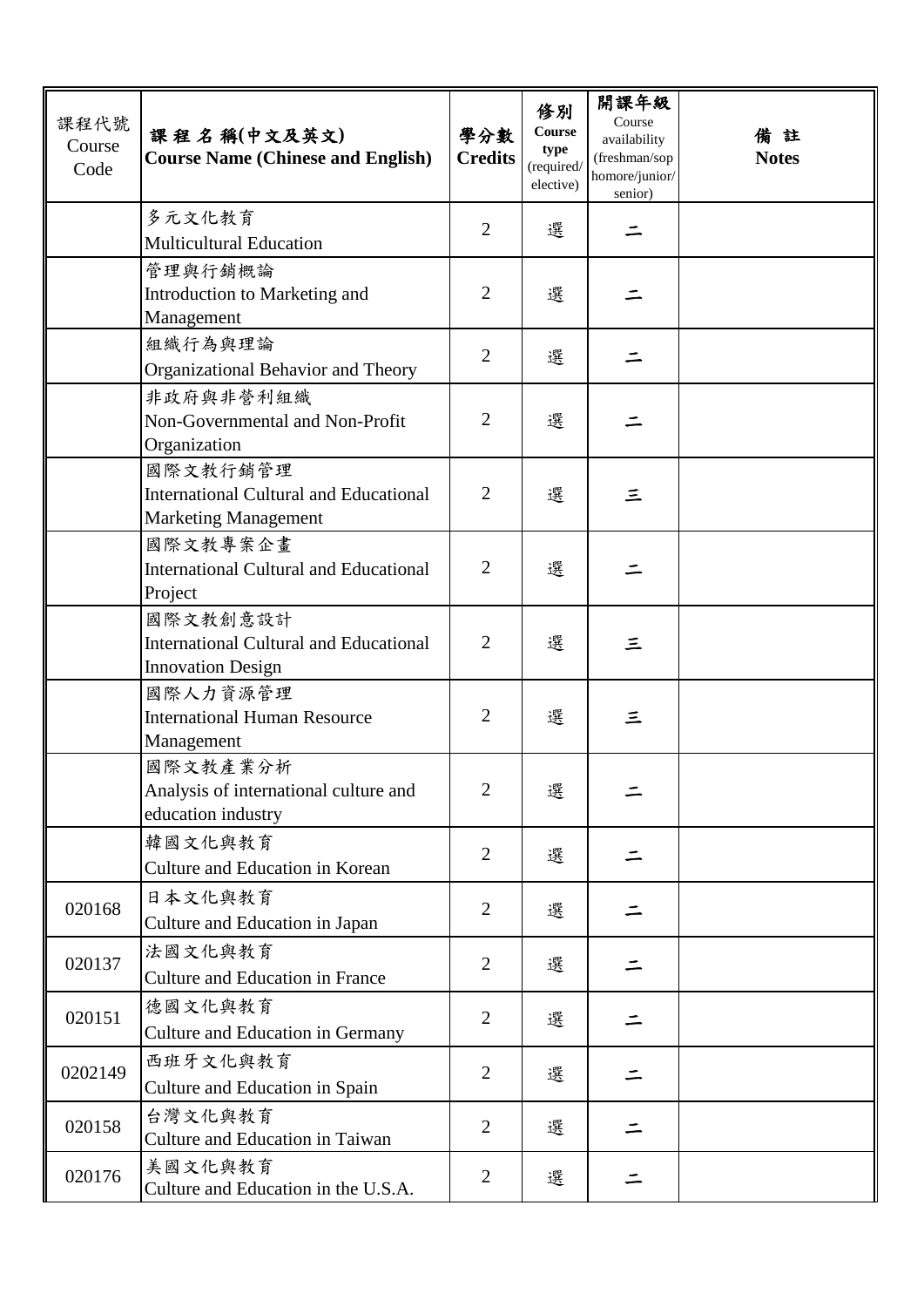| 020175 | 英國文化與教育<br>Culture and Education in the U.K.                                             | $\overline{2}$ | 選 |  |
|--------|------------------------------------------------------------------------------------------|----------------|---|--|
| 020150 | 俄羅斯文化與教育<br><b>Culture and Education in Russia</b>                                       | $\overline{2}$ | 選 |  |
| 020170 | 中國文化與教育<br><b>Culture and Education in Mainland</b><br>China                             | $\overline{2}$ | 選 |  |
| 020171 | 紐西蘭文化與教育<br><b>Culture and Education in NewZealand</b>                                   | $\overline{2}$ | 選 |  |
| 020225 | 越南文化與教育<br><b>Culture and Education in Vietnam</b>                                       | $\overline{2}$ | 選 |  |
| 020172 | 柬埔寨文化與教育<br>Culture and Education in Cambodia                                            | $\overline{2}$ | 選 |  |
| 020222 | 歐盟文化與教育政策<br><b>Culture and Educational Policies</b><br>in European Union                | $\overline{2}$ | 選 |  |
|        | 東南亞文化與教育<br>Culture and Education in Southeast Asia                                      | 2              | 選 |  |
| 020184 | 拉丁美洲國家文化與教育<br><b>Culture and Education in Latin America</b>                             | $\overline{2}$ | 選 |  |
|        | 印度文化與教育<br>Culture and Education in India                                                | $\overline{2}$ | 選 |  |
| 020226 | 馬來西亞文化與教育<br>Culture and Education in Malaysia                                           | $\overline{2}$ | 選 |  |
| 020065 | 初等教育比較<br><b>Comparative Study of Primary</b>                                            | $\overline{2}$ | 選 |  |
| 020044 | 中等教育比較<br>Comparative study of Secondary<br>Education                                    | $\overline{2}$ | 選 |  |
| 020060 | 高等教育比較<br>Comparative Study of Higher<br>Education                                       | $\overline{2}$ | 選 |  |
| 020094 | 教育改革比較<br><b>Comparative Study of Educational</b><br>Reforms                             | $\overline{2}$ | 選 |  |
| 020113 | 公民教育比較<br>Comparative Study of Civic Education                                           | $\overline{2}$ | 選 |  |
| 020085 | 特殊教育比較<br>Comparative Study of Special<br>Education                                      | $\overline{2}$ | 選 |  |
| 020047 | 多元文化教育比較<br><b>Comparative Study of Multicultural</b><br>Education                       | $\overline{2}$ | 選 |  |
| 020207 | 教育行政與政策比較<br><b>Comparative Study of Educational</b><br><b>Administration and Policy</b> | $\overline{2}$ | 選 |  |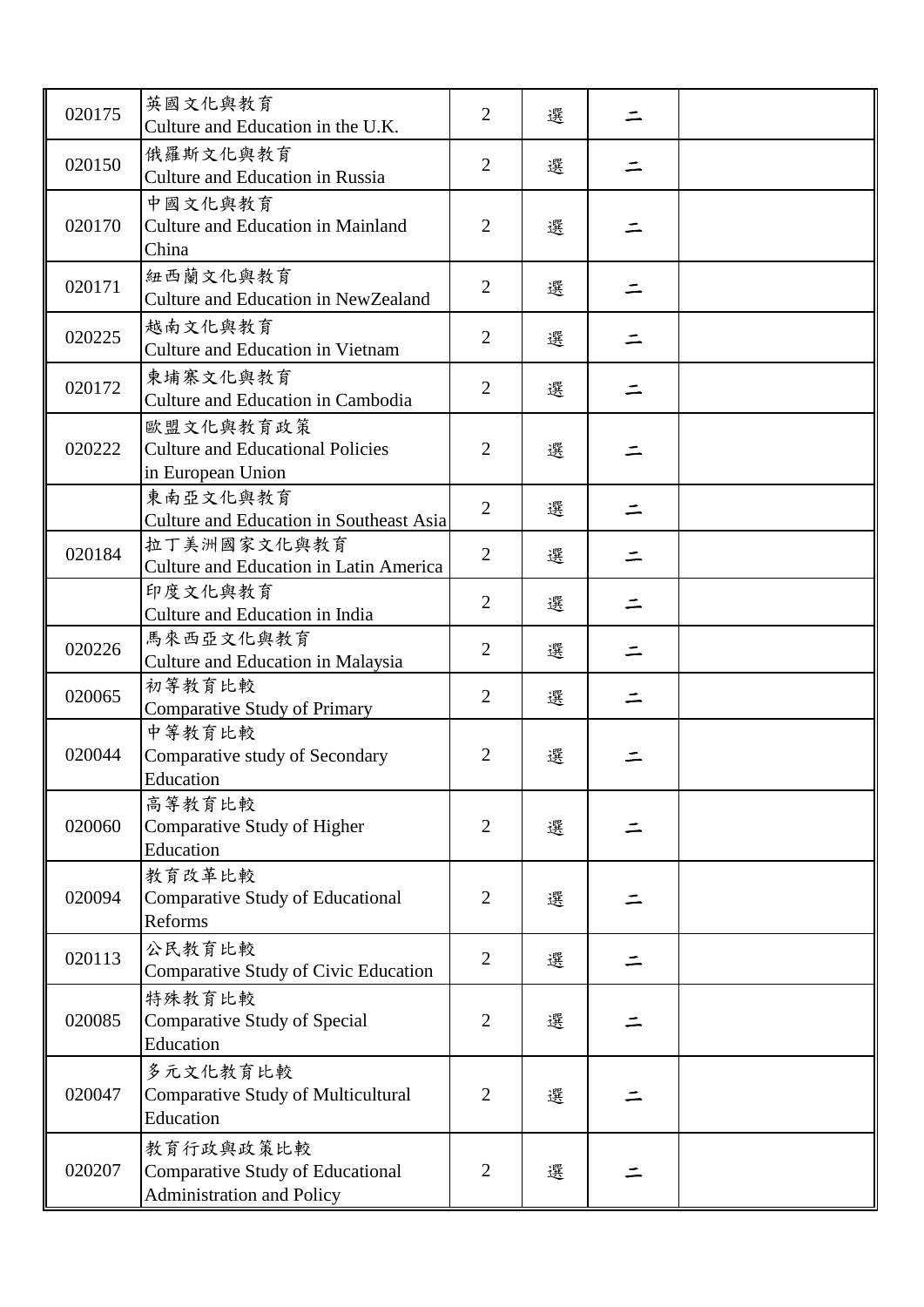| 課程代號<br>Course<br>Code | 課程名稱(中文及英文)<br><b>Course Name (Chinese and English)</b>          | 學分數<br><b>Credits</b> | 修別<br>Course<br>type<br>(required/<br>elective) | 開課年級<br>Course<br>availability<br>(freshman/sop<br>homore/junior/<br>senior) | 備註<br><b>Notes</b> |
|------------------------|------------------------------------------------------------------|-----------------------|-------------------------------------------------|------------------------------------------------------------------------------|--------------------|
|                        | 諮商概論<br><b>Introduction of Counseling</b>                        | 3                     | 必                                               | 一上                                                                           |                    |
|                        | 心理衛生<br><b>Mental Health</b>                                     | 3                     | 必                                               | $ F$                                                                         |                    |
|                        | 發展心理學<br>Developmental Psychology                                | 3                     | 選                                               | 二上                                                                           |                    |
|                        | 諮商理論<br><b>Counseling Theories</b>                               | 3                     | 必                                               | 二上                                                                           | 先修課程:諮商概論          |
|                        | 諮商技術<br><b>Counseling Techniques</b>                             | 3                     | 必                                               | 二下                                                                           | 先修課程:<br>諮商概論、諮商理論 |
|                        | 變態心理學<br>Abnormal Psychology                                     | 3                     | 選                                               | 二下                                                                           |                    |
|                        | 心理測驗與評量<br>Psychological Testing and Assessmen                   | 3                     | 必                                               | 三上                                                                           |                    |
|                        | 諮商倫理<br><b>Counseling Ethics</b>                                 | 3                     | 選                                               | 三上                                                                           |                    |
|                        | 方案設計與評估<br>Program Planning and Evaluation                       | 3                     | 選                                               | 三下                                                                           |                    |
|                        | 人格心理學<br><b>Personality Psychology</b>                           | 3                     | 選                                               | 一上                                                                           |                    |
|                        | 社會心理學<br>Social Psychology                                       | 3                     | 選                                               | 一下                                                                           |                    |
|                        | 親職教育與諮詢<br>Parenting and Consultation                            | 3                     | 選                                               | 二上                                                                           |                    |
|                        | 生涯輔導與諮商<br>Career Guidance & Counseling                          | 3                     | 選                                               | 二下                                                                           |                    |
|                        | 性別教育<br><b>Gender Education</b>                                  | $\overline{2}$        | 選                                               |                                                                              |                    |
|                        | 青少年問題與輔導<br><b>Adolescents Development and</b><br>Guidance       | $\overline{2}$        | 選                                               |                                                                              |                    |
|                        | 輔導原理與實務<br>Principles and Practice in Guidance and<br>Counseling | 2                     | 選                                               |                                                                              |                    |
|                        | 個案管理<br><b>Case Management</b>                                   | 3                     | 選                                               | $\leq$                                                                       |                    |
|                        | 兒童與青少年諮商<br>Childhood and Adolescence Counseling                 | 3                     | 選                                               | 三上                                                                           |                    |

Τ

|タルメル諮問<br>|Mutlicultural Counseling | 3 | 選 | 三下

3.輔導諮商專長:至少35學分

多元文化諮商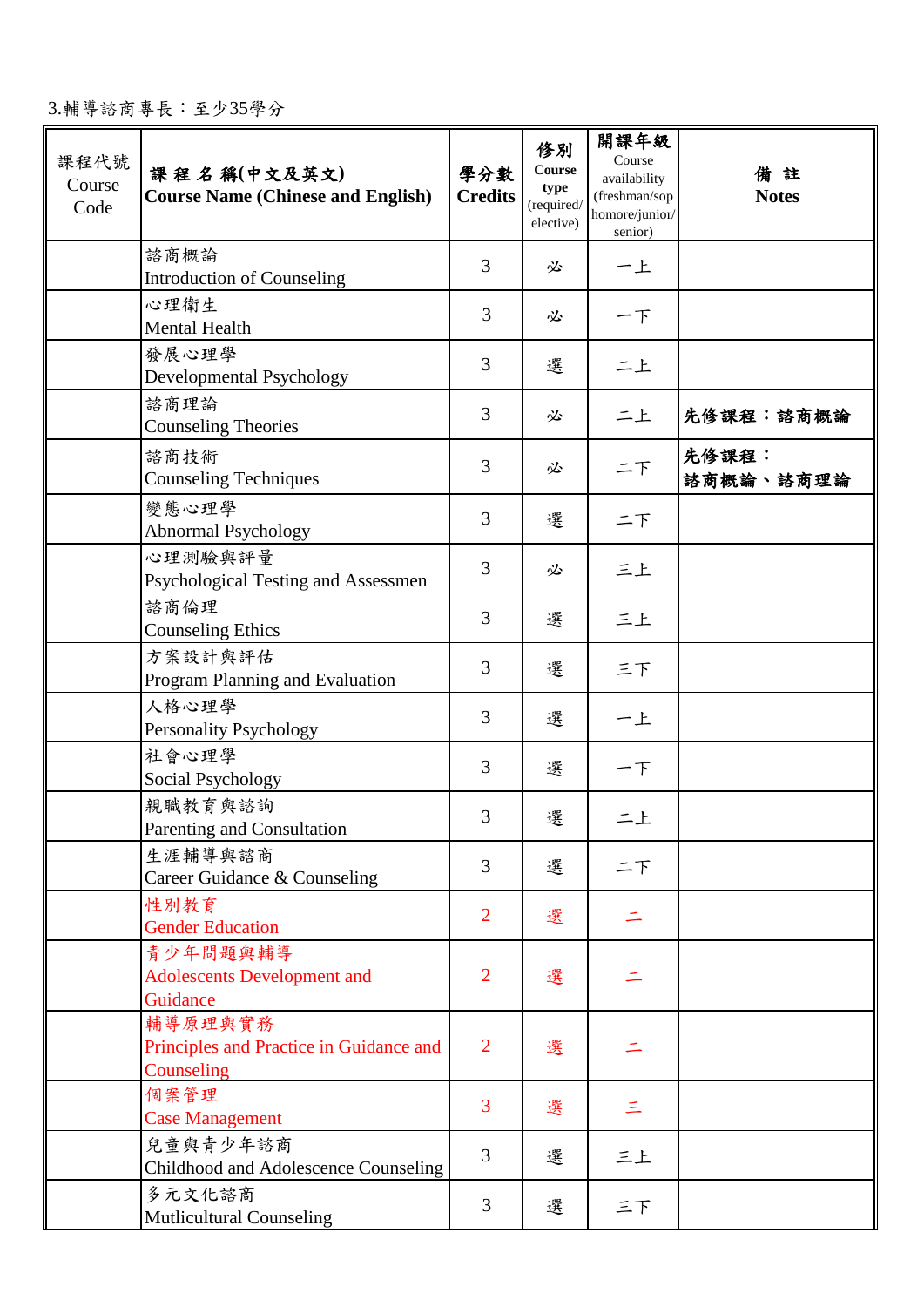| 學校輔導工作<br><b>School Guidance</b>           | 3 | 選 | 三下 |  |
|--------------------------------------------|---|---|----|--|
| 危機諮商<br><b>Crisis Counseling</b>           | 3 | 選 | 三下 |  |
| 社區心理學<br><b>Community Psychology</b>       | 3 | 選 | 二下 |  |
| 高齡者健康促進<br><b>Elderly Health Promotion</b> | 3 | 選 | 三下 |  |
| 伴侶與家庭諮商<br>Couple and Family Counseling    | 3 | 選 | 四下 |  |

4.數位學習專長:至少35學分

| 課程代號<br>Course<br>Code | 課程名稱(中文及英文)<br><b>Course Name (Chinese and English)</b>     | 學分數<br><b>Credits</b> | 修別<br>Course<br>type<br>(required/<br>elective) | 開課年級<br>Course<br>availability<br>(freshman/sop<br>homore/junior/<br>senior) | 備<br>註<br><b>Notes</b>                                                          |
|------------------------|-------------------------------------------------------------|-----------------------|-------------------------------------------------|------------------------------------------------------------------------------|---------------------------------------------------------------------------------|
|                        | 學習與科技<br>Learning and Technology                            | 3                     | 必                                               |                                                                              |                                                                                 |
|                        | 程式設計與教育<br>Programming and Education                        | 3                     | 必                                               |                                                                              |                                                                                 |
|                        | 程式設計(上)<br>Programming (1)                                  | 3                     | 必                                               |                                                                              |                                                                                 |
|                        | 程式設計(下)<br>Programming (2)                                  | 3                     | 必                                               |                                                                              |                                                                                 |
|                        | 教育大數據分析<br><b>Big Data Analysis of Education</b>            | 3                     | 選                                               | 三                                                                            |                                                                                 |
|                        | 科學、科技、社會與教育<br>The Study of STS and Education               | $\overline{2}$        | 選                                               |                                                                              |                                                                                 |
|                        | 語言學習與科技<br>Language Learning and Technology                 | 3                     | 選                                               |                                                                              |                                                                                 |
|                        | 多元化測驗與評量<br>Multiple Measurements and<br><b>Assessments</b> | $\overline{2}$        | 選                                               |                                                                              |                                                                                 |
|                        | 數位教材評鑑<br>The Study of Digital Material<br>Evaluation       | $\overline{2}$        | 選                                               |                                                                              |                                                                                 |
|                        | 教學程式設計<br>Programming Skills for Teachers                   | 3                     | 選                                               |                                                                              |                                                                                 |
|                        | Python語言程式設計<br><b>Python Programming</b>                   | 3                     | 選                                               | 三                                                                            | 109-2學期第5次班務會議決<br>議,入學前先修可抵免。<br>單位:國立清華大學資工系<br>課號: 11001cs0003<br>授課教師:周百祥教授 |
|                        | Android App程式設計<br><b>Android App Programming</b>           | 3                     | 選                                               | $\equiv$                                                                     |                                                                                 |